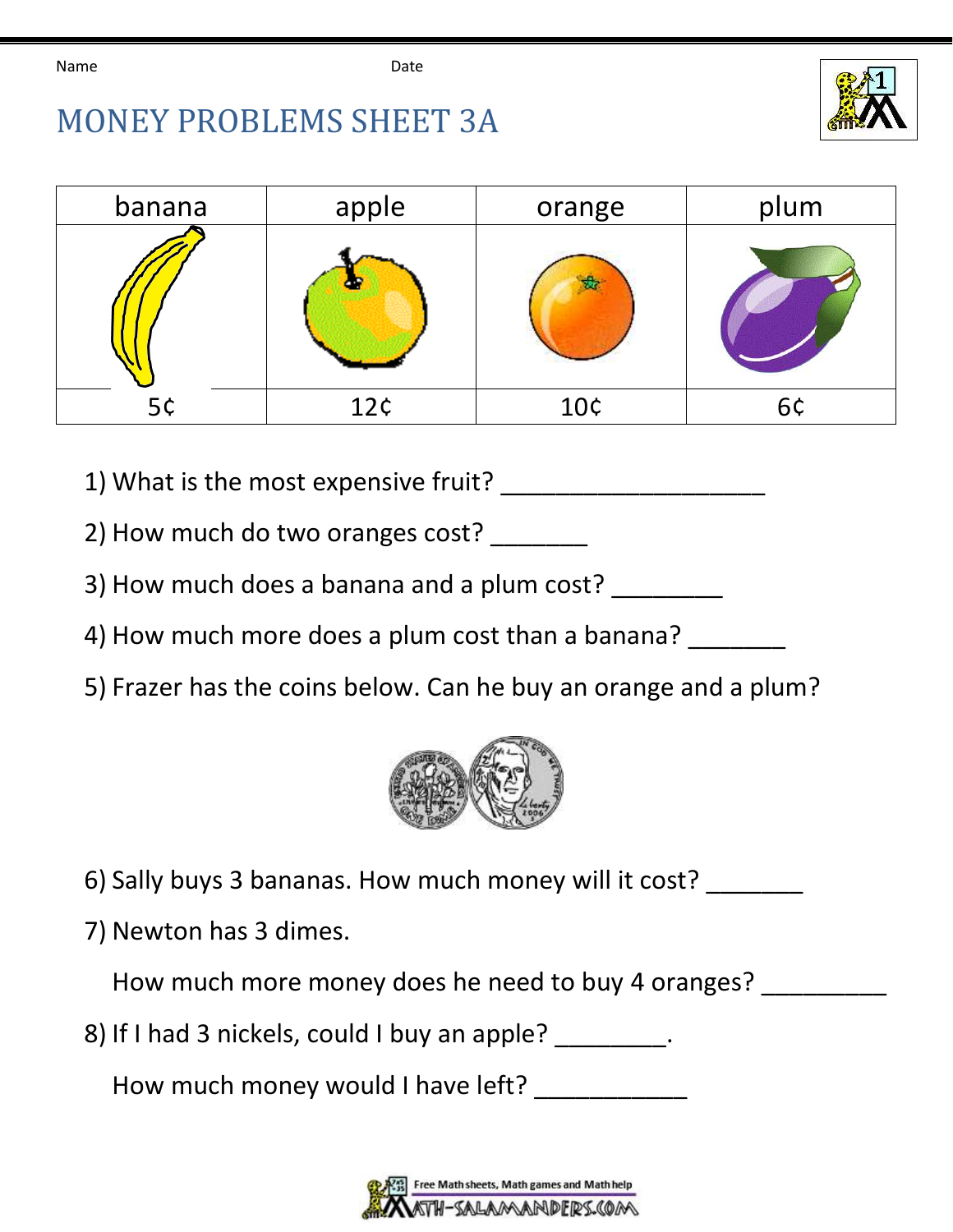

## MONEY PROBLEMS SHEET 3A ANSWERS

| banana | apple | orange | plum |
|--------|-------|--------|------|
|        |       |        |      |
| 5¢     | 12¢   | 10¢    | 6¢   |

- 1) What is the most expensive fruit? Apple.
- 2) How much do two oranges cost? 20¢
- 3) How much does a banana and a plum cost? 11¢
- 4) How much more does a plum cost than a banana? 1¢
- 5) Frazer has the coins below. Can he buy an orange and a plum?



No – he needs another penny.

- 6) Sally buys 3 bananas. How much money will it cost? 15¢
- 7) Newton has 3 dimes.

How much more money does he need to buy 4 oranges? 10¢

8) If I had 3 nickels, could I buy an apple? Yes.

How much money would I have left? 3c.

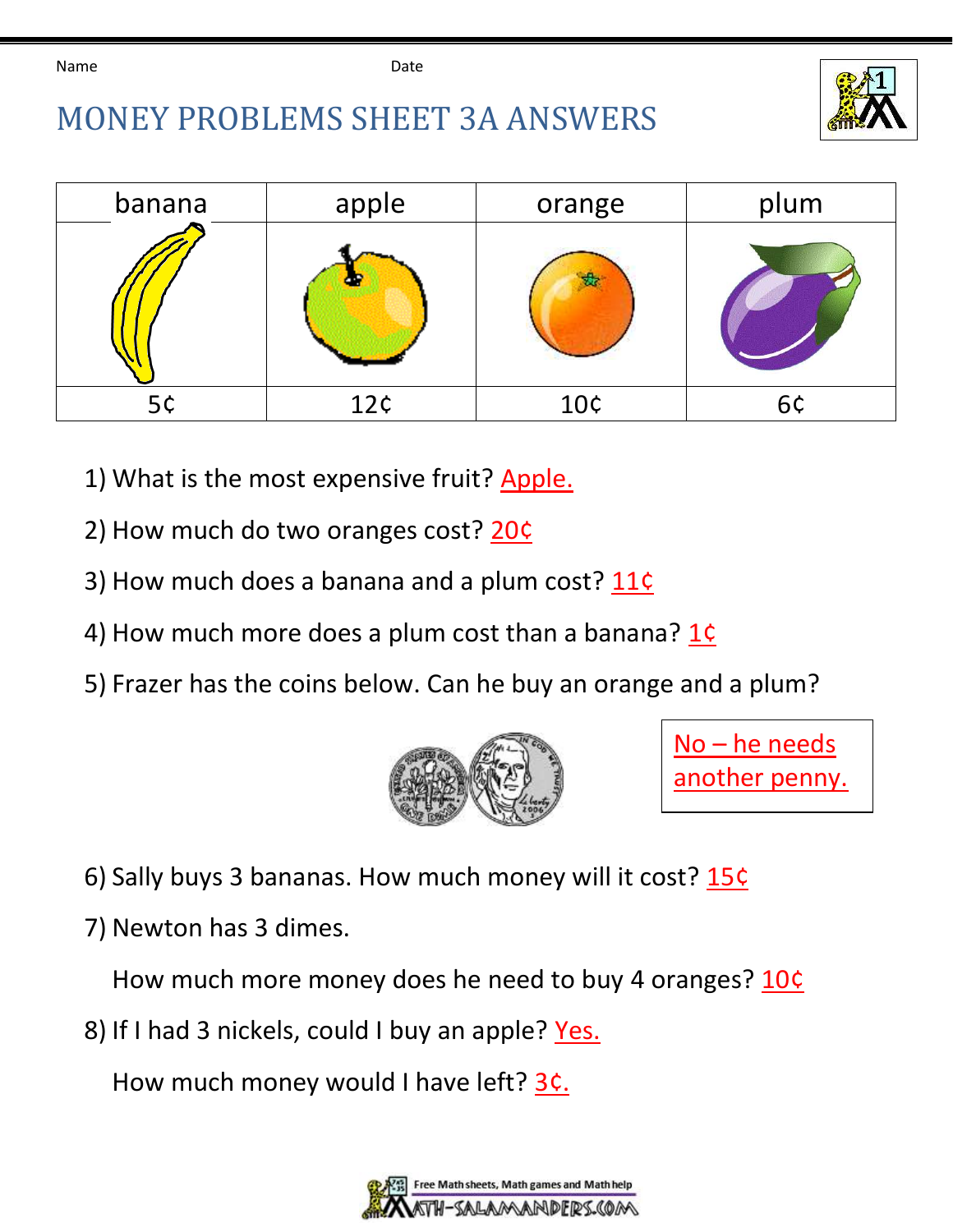



| banana | apple | orange | plum |
|--------|-------|--------|------|
|        |       |        |      |
| 15C    | 10¢   | 12c    | 6¢   |

- 1) What is the most expensive fruit?
- 2) How much do two oranges cost?
- 3) How much does a banana and a plum cost?
- 4) How much more does an apple cost than a plum?
- 5) Frazer has the coins below. Can he buy an orange and a banana?



6) Sally buys 2 bananas and an apple.

How much money will it cost? \_\_\_\_\_\_\_

7) Newton has 3 dimes.

How much more money does he need to buy 3 oranges?

8) If I had 2 dimes, could I buy 3 plums?

How much money would I have left?

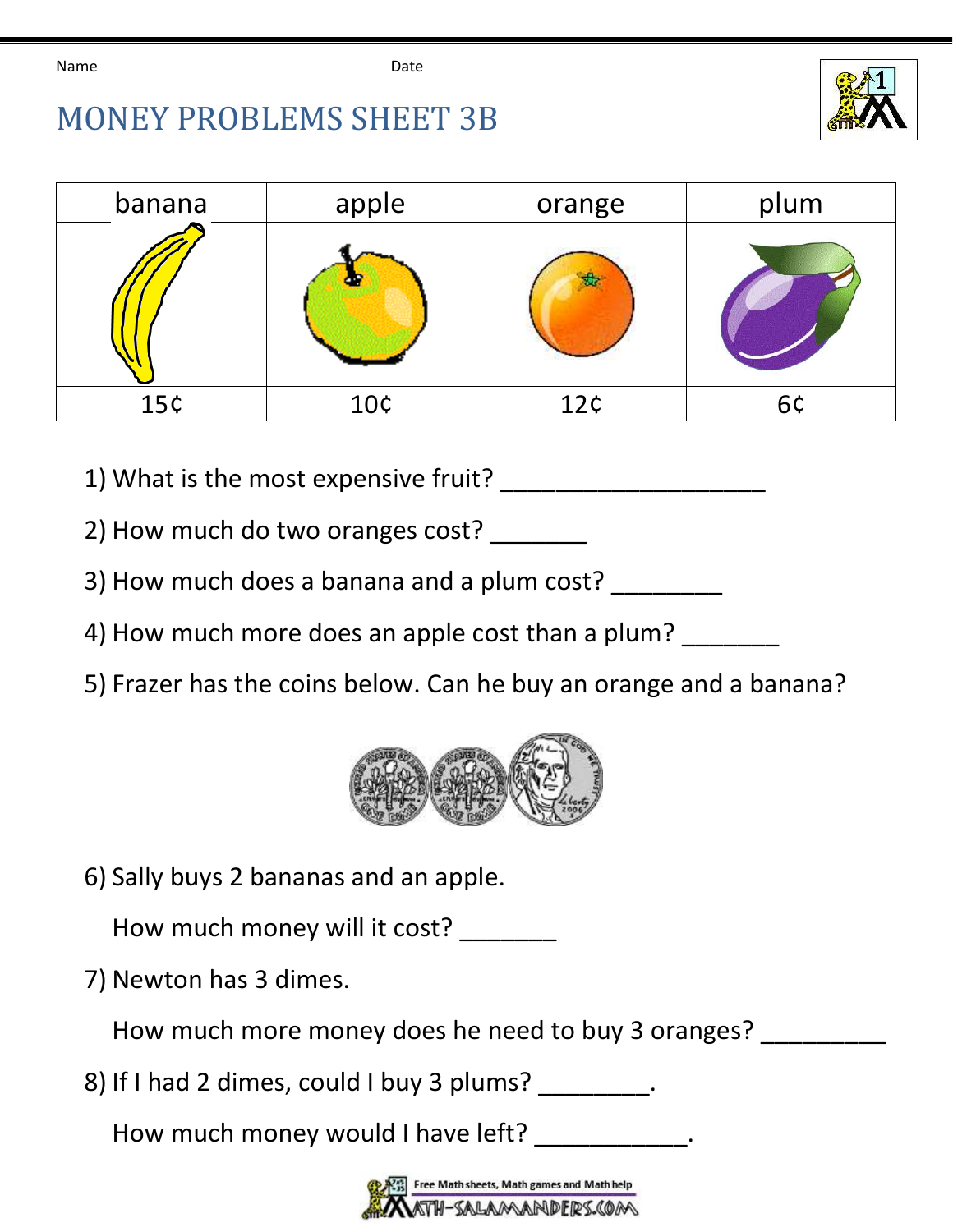

## MONEY PROBLEMS SHEET 3B ANSWERS

| banana | apple | orange | plum |
|--------|-------|--------|------|
|        |       |        |      |
| 15c    | 10¢   | 12c    | 6¢   |

- 1) What is the most expensive fruit? banana
- 2) How much do two oranges cost? 24¢
- 3) How much does a banana and a plum cost? 21¢
- 4) How much more does an apple cost than a plum? 4¢
- 5) Frazer has the coins below. Can he buy an orange and a banana?





6) Sally buys 2 bananas and an apple.

How much money will it cost? 40c.

7) Newton has 3 dimes.

How much more money does he need to buy 3 oranges? 6c.

8) If I had 2 dimes, could I buy 3 plums? Yes

How much money would I have left? 2c.

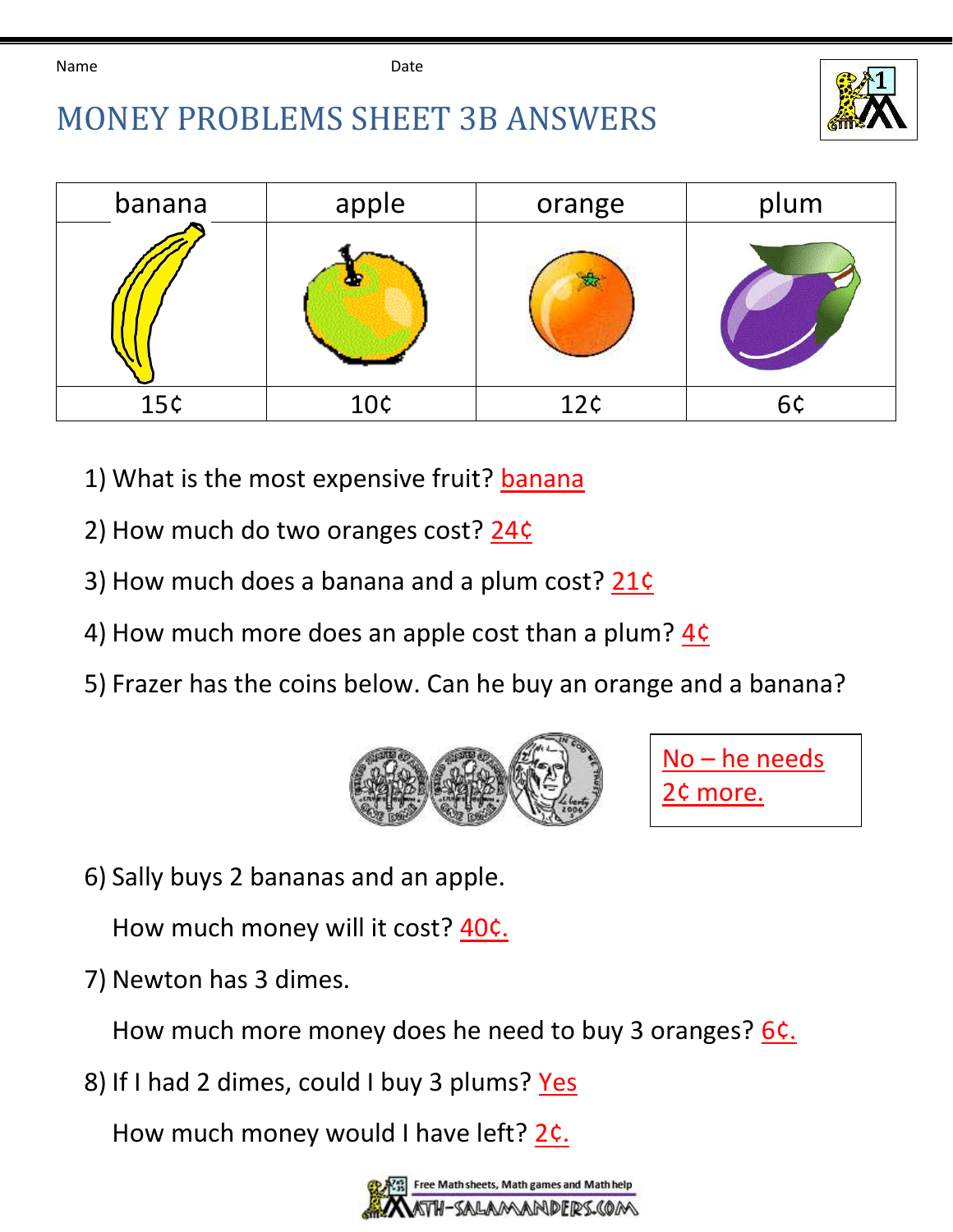



| banana | apple | orange | plum |
|--------|-------|--------|------|
|        |       |        |      |
| 25c    | 15c   | 12c    | 30¢  |

- 1) What is the most expensive fruit?
- 2) How much do 3 oranges cost?
- 3) How much does a banana and a plum cost? \_\_\_\_\_\_\_\_
- 4) How much more does a plum cost than an apple?
- 5) Frazer has the coins below. Can he buy an orange and a banana?



6) Sally buys 2 bananas and an apple.

How much money will it cost? \_\_\_\_\_\_\_

7) Newton has 3 dimes.

How much more money does he need to buy 3 oranges?

8) If I had a dollar, could I buy 3 plums? \_\_\_\_\_\_\_\_.

How much money would I have left? \_\_\_\_\_\_\_\_\_\_\_.